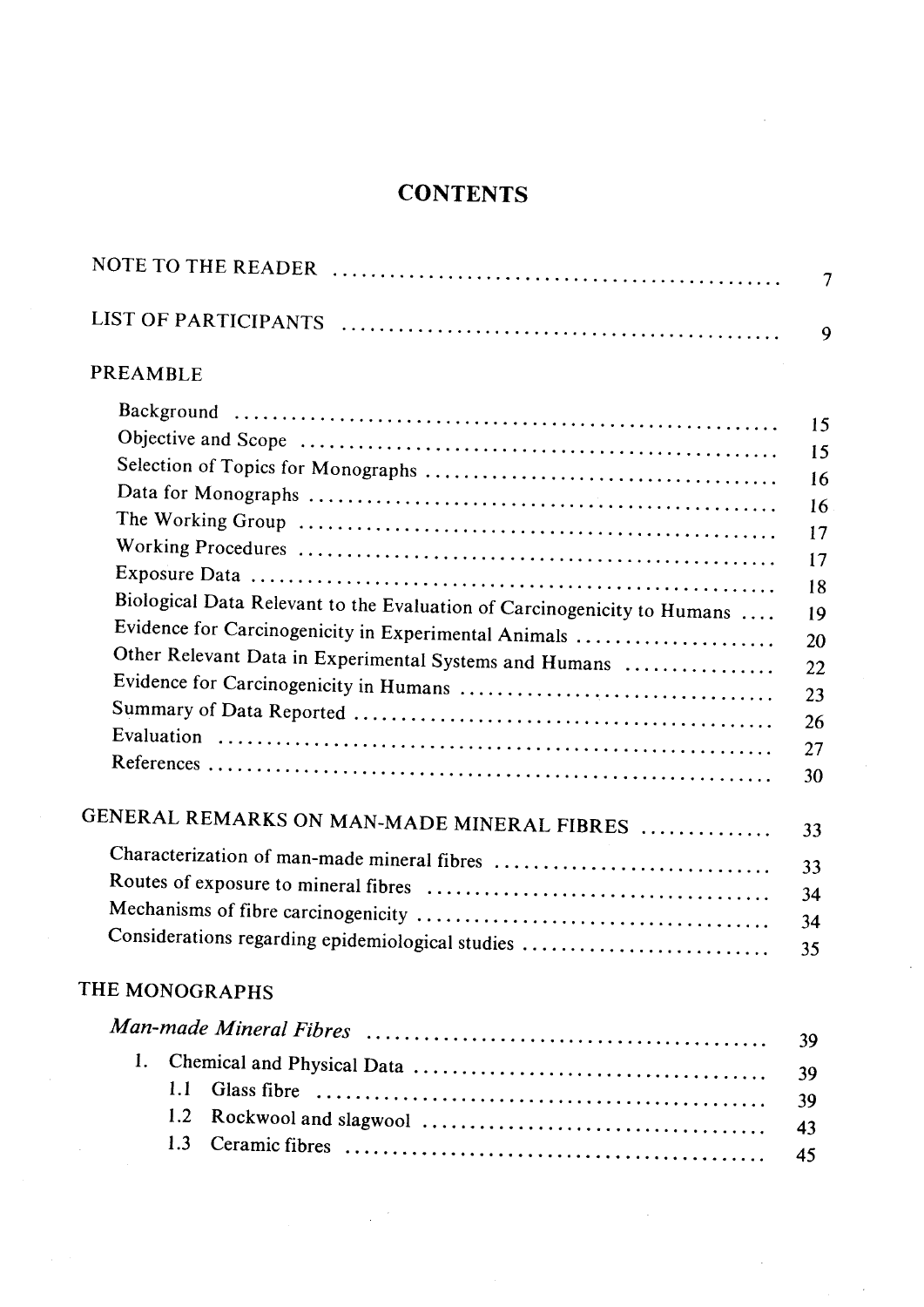| 2. |                                                                    |                                                                                                        |          |  |  |
|----|--------------------------------------------------------------------|--------------------------------------------------------------------------------------------------------|----------|--|--|
|    | 2.1                                                                |                                                                                                        |          |  |  |
|    |                                                                    |                                                                                                        | 47<br>47 |  |  |
|    |                                                                    |                                                                                                        |          |  |  |
|    |                                                                    |                                                                                                        | 54       |  |  |
|    |                                                                    | (c) Regulatory status and guidelines $\dots\dots\dots\dots\dots\dots\dots\dots\dots$                   | 57       |  |  |
|    | 2.2                                                                |                                                                                                        | 59       |  |  |
|    |                                                                    |                                                                                                        | 59       |  |  |
|    |                                                                    |                                                                                                        | 82       |  |  |
|    |                                                                    |                                                                                                        | 83       |  |  |
|    | 2.3                                                                |                                                                                                        | 85       |  |  |
| 3. | Biological Data Relevant to the Evaluation of Carcinogenic Risk to |                                                                                                        |          |  |  |
|    |                                                                    |                                                                                                        | 87       |  |  |
|    | 3.1                                                                |                                                                                                        | 87       |  |  |
|    |                                                                    |                                                                                                        | 87       |  |  |
|    |                                                                    |                                                                                                        | 97       |  |  |
|    |                                                                    |                                                                                                        | 98       |  |  |
|    |                                                                    |                                                                                                        | 101      |  |  |
|    | 3.2                                                                |                                                                                                        | 124      |  |  |
|    |                                                                    |                                                                                                        | 124      |  |  |
|    |                                                                    |                                                                                                        | 135      |  |  |
|    | 3.3                                                                | Case reports and epidemiological studies of carcinogenicity to                                         |          |  |  |
|    |                                                                    |                                                                                                        | 137      |  |  |
|    |                                                                    |                                                                                                        | 138      |  |  |
|    |                                                                    |                                                                                                        | 142      |  |  |
|    |                                                                    |                                                                                                        | 142      |  |  |
|    |                                                                    | (d) Cancer at sites other than the lung $\dots \dots \dots \dots \dots \dots$                          | 145      |  |  |
|    |                                                                    | (e) Overview of results of major epidemiological studies of                                            |          |  |  |
|    |                                                                    |                                                                                                        | 145      |  |  |
|    |                                                                    | (f) Users with mixed exposure $\dots\dots\dots\dots\dots\dots\dots\dots\dots\dots\dots\dots\dots\dots$ | 147      |  |  |
| 4. | Summary of Data Reported and Evaluation                            |                                                                                                        |          |  |  |
|    | 4.1                                                                |                                                                                                        | 148      |  |  |
|    | 4.2                                                                |                                                                                                        | $-148$   |  |  |
|    |                                                                    |                                                                                                        | 148      |  |  |
|    |                                                                    |                                                                                                        | 149      |  |  |
|    |                                                                    |                                                                                                        | 149      |  |  |
|    |                                                                    |                                                                                                        | 149      |  |  |
|    |                                                                    |                                                                                                        | 150      |  |  |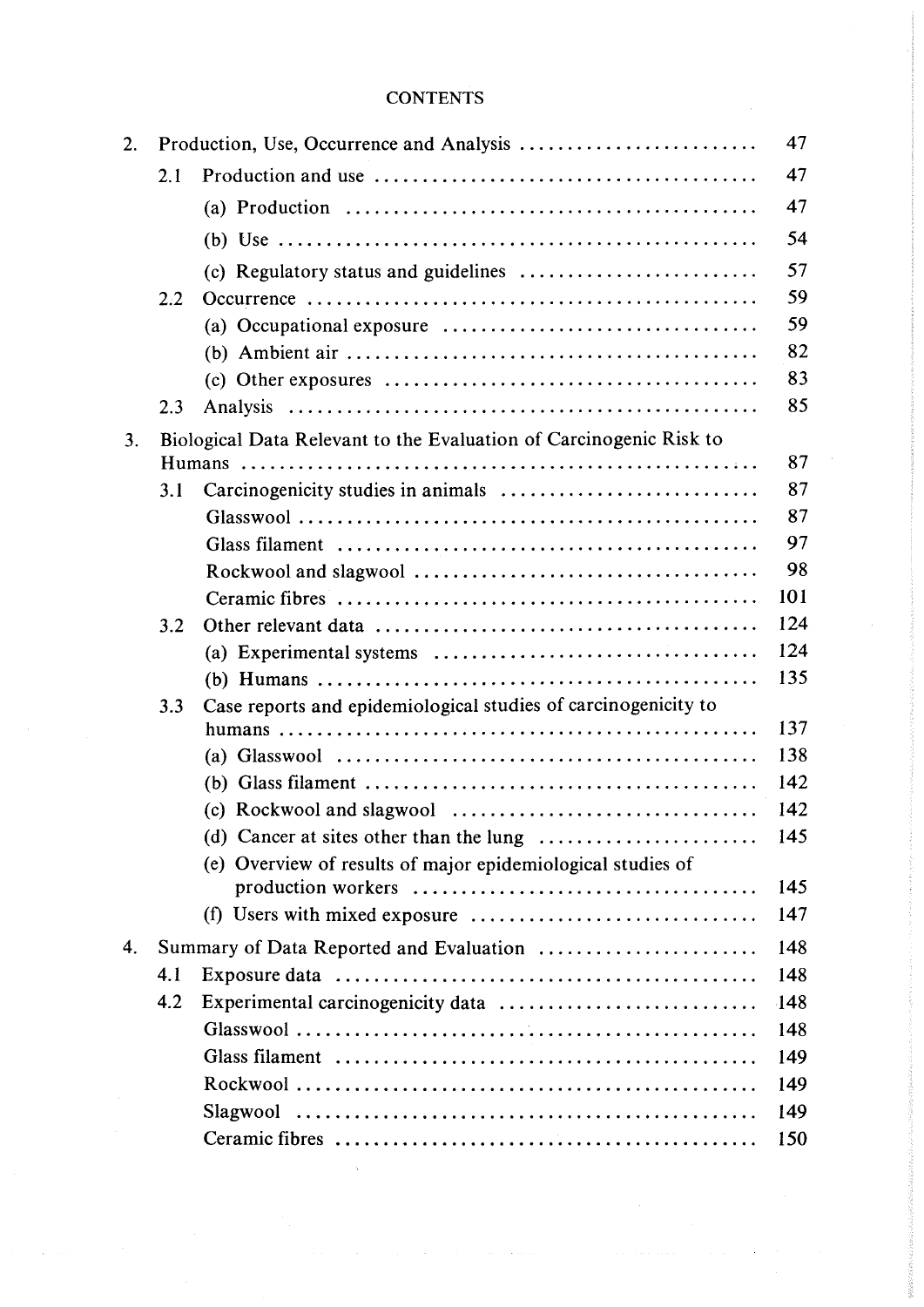|                | 4.3    |                                                                                              | 150        |  |  |  |  |
|----------------|--------|----------------------------------------------------------------------------------------------|------------|--|--|--|--|
|                |        |                                                                                              | 150        |  |  |  |  |
|                |        |                                                                                              | 151        |  |  |  |  |
|                |        |                                                                                              | 151        |  |  |  |  |
|                | 4.4    |                                                                                              | 151        |  |  |  |  |
|                | 4.5    |                                                                                              | 152        |  |  |  |  |
| 5 <sub>1</sub> |        |                                                                                              | 153        |  |  |  |  |
|                |        |                                                                                              | 173        |  |  |  |  |
| $\mathbf{1}$ . |        |                                                                                              |            |  |  |  |  |
|                | 1.1    |                                                                                              | 173<br>173 |  |  |  |  |
|                | 1.2    |                                                                                              | 174        |  |  |  |  |
|                | 1.3    |                                                                                              | 175        |  |  |  |  |
|                |        |                                                                                              | 175        |  |  |  |  |
|                |        | (b) Evaluation of cumulative exposure                                                        | 176        |  |  |  |  |
|                | 1.4    |                                                                                              | 177        |  |  |  |  |
| 2.             |        |                                                                                              |            |  |  |  |  |
|                | 2.1    |                                                                                              | 177<br>177 |  |  |  |  |
|                |        |                                                                                              | 177        |  |  |  |  |
|                |        |                                                                                              | 178        |  |  |  |  |
|                |        |                                                                                              | 179        |  |  |  |  |
|                |        |                                                                                              | 182        |  |  |  |  |
|                | 2.2    |                                                                                              | 185        |  |  |  |  |
|                |        |                                                                                              | 185        |  |  |  |  |
|                |        |                                                                                              | 188        |  |  |  |  |
|                | 2.3    |                                                                                              | 195        |  |  |  |  |
|                |        |                                                                                              | 195        |  |  |  |  |
|                |        | (b) Continuous methods $\dots \dots \dots \dots \dots \dots \dots \dots \dots \dots \dots$   | 196        |  |  |  |  |
|                |        |                                                                                              | 197        |  |  |  |  |
| 3.             |        | Biological Data Relevant to the Evaluation of Carcinogenic Risk to                           |            |  |  |  |  |
|                | Humans |                                                                                              | 198        |  |  |  |  |
|                | 3.1    |                                                                                              | 198        |  |  |  |  |
|                |        |                                                                                              | 198        |  |  |  |  |
|                |        | (b) Administration with cigarette smoke and other compounds                                  | 202        |  |  |  |  |
|                | 3.2    |                                                                                              | 204        |  |  |  |  |
|                |        | (a) Experimental systems $\dots \dots \dots \dots \dots \dots \dots \dots \dots \dots \dots$ | 204        |  |  |  |  |
|                |        |                                                                                              | 209        |  |  |  |  |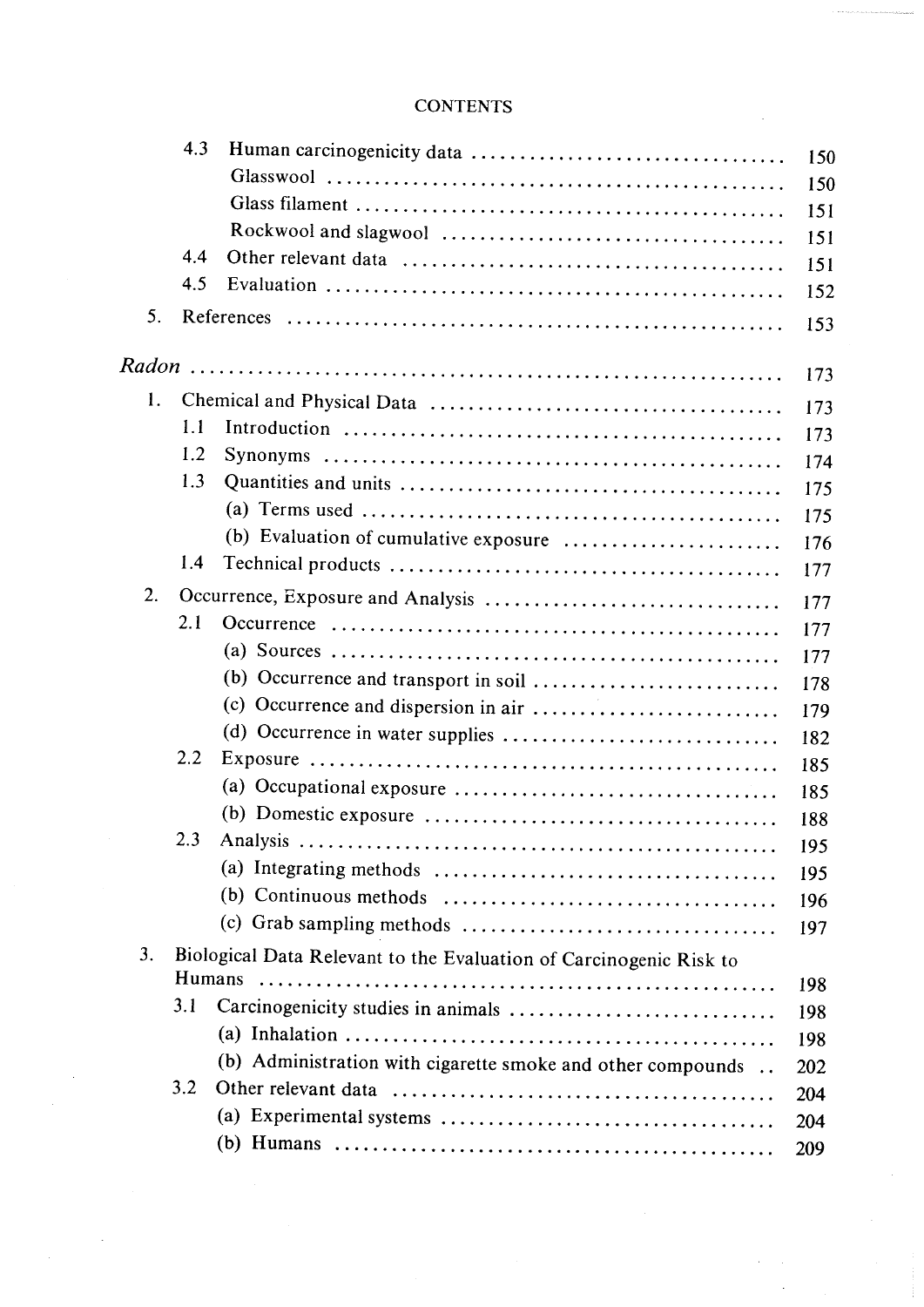|    | 3.3 | Case reports and epidemiological studies of carcinogenicity to                                                |     |  |
|----|-----|---------------------------------------------------------------------------------------------------------------|-----|--|
|    |     |                                                                                                               | 214 |  |
|    |     | (a) Early case reports $\dots \dots \dots \dots \dots \dots \dots \dots \dots \dots \dots \dots \dots$        | 214 |  |
|    |     |                                                                                                               | 215 |  |
|    |     |                                                                                                               | 222 |  |
|    |     | (d) Other mining $\ldots \ldots \ldots \ldots \ldots \ldots \ldots \ldots \ldots \ldots \ldots \ldots \ldots$ | 226 |  |
|    |     | (e) Nonoccupational exposures                                                                                 | 228 |  |
|    |     | (f) Quantitative considerations of lung cancer risks $\dots\dots\dots\dots$                                   | 230 |  |
|    |     | (g)                                                                                                           | 233 |  |
|    |     | (h)                                                                                                           | 236 |  |
| 4. |     | Summary of Data Reported and Evaluation                                                                       | 238 |  |
|    | 4.1 |                                                                                                               | 238 |  |
|    | 4.2 | Experimental carcinogenicity data                                                                             | 239 |  |
|    | 4.3 |                                                                                                               | 240 |  |
|    | 4.4 |                                                                                                               | 240 |  |
|    | 4.5 |                                                                                                               | 240 |  |
| 5. |     |                                                                                                               | 241 |  |
|    |     | SUPPLEMENTARY CORRIGENDUM TO VOLUMES 1-42                                                                     | 261 |  |
|    |     | CUMULATIVE INDEX TO THE <i>MONOGRAPHS</i> SERIES                                                              | 263 |  |